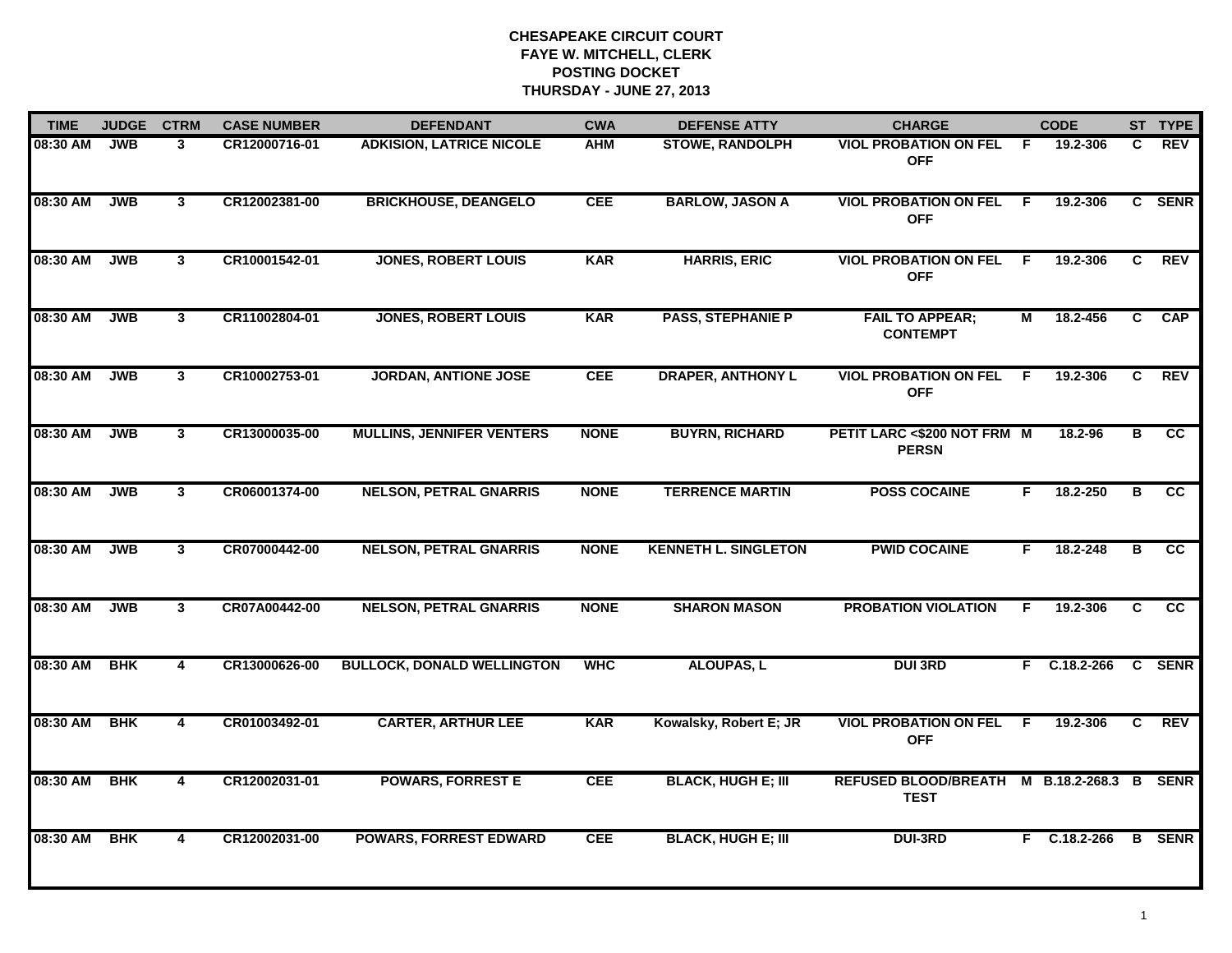| <b>TIME</b>   | <b>JUDGE</b> | <b>CTRM</b> | <b>CASE NUMBER</b> | <b>DEFENDANT</b>                 | <b>CWA</b> | <b>DEFENSE ATTY</b>      | <b>CHARGE</b>                                  |    | <b>CODE</b>    |                | ST TYPE       |
|---------------|--------------|-------------|--------------------|----------------------------------|------------|--------------------------|------------------------------------------------|----|----------------|----------------|---------------|
| 08:30 AM      | <b>BHK</b>   | 4           | CR13000217-00      | <b>SUBLETT, DONTEZ LEEMARRLE</b> | <b>WHC</b> | <b>TAYLOR, MATTHEW</b>   | <b>GRAND LARCENY</b>                           | F. | 18.2-95        |                | C SENR        |
| 08:30 AM MATA |              | 5           | CR13000151-00      | <b>ARTIS, DEMETRIUS D</b>        | <b>KAP</b> | <b>TITTER, JENNIFER</b>  | <b>GRND LARCENY</b>                            | F  | 18.2-95        |                | <b>B</b> SENR |
| 08:30 AM MATA |              | 5           | CR11001620-01      | <b>KUENZER, NICHOLAS ANDREW</b>  | <b>KAP</b> | <b>DRAPER, ANTHONY L</b> | <b>VIOL PROBATION ON FEL</b><br><b>OFF</b>     | F. | 19.2-306       | В              | <b>REV</b>    |
| 08:30 AM MATA |              | 5           | CR10000594-02      | <b>WILKINS, JOHN ROBERT</b>      | <b>KAP</b> | <b>DRAPER, ANTHONY L</b> | <b>VIOL PROBATION ON FEL</b><br><b>OFF</b>     | F. | 19.2-306       | C.             | <b>REV</b>    |
| 08:30 AM      | <b>RDS</b>   | 6           | CR13000032-00      | CLARK, DAVID A; JR               | <b>WHC</b> | <b>BARLOW, JASON</b>     | <b>PETIT LARCENY - 3RD +</b><br><b>OFFENSE</b> | F. | 18.2-96        |                | <b>B</b> SENR |
| 08:30 AM      | <b>RDS</b>   | 6           | CR12002533-00      | <b>HARRIS, RONALD K</b>          | <b>DPB</b> | James, Andrew K          | <b>DRIV AFTER REVOKED</b>                      | М  | 18.2-272       |                | <b>B</b> SENR |
| 08:30 AM      | <b>RDS</b>   | 6           | CR12002533-01      | <b>HARRIS, RONALD KEITH</b>      | <b>DPB</b> | James, Andrew K          | <b>DUI-4TH</b>                                 |    | $F$ C.18.2-266 | B              | <b>SENR</b>   |
| 08:30 AM      | <b>RDS</b>   | 6           | CR12002516-00      | PFLEGER, KEITH ERNEST; JR        | <b>MSI</b> | Taylor, Matthew T.; Sr.  | <b>POSS HEROIN</b>                             | F  | 18.2-250       |                | C SENR        |
| 08:30 AM      | <b>RDS</b>   | 6           | CR13000923-00      | <b>PRINCE, MARVIN DENNIS; JR</b> | <b>DPB</b> | Buyrn, William E.        | <b>VIOL PROBATION ON FEL</b><br><b>OFF</b>     | -F | 19.2-306       | C              | <b>REV</b>    |
| 08:30 AM      | <b>RDS</b>   | 6           | CR12002559-00      | <b>RIDDICK, KEITH RYAN</b>       | <b>WHC</b> | <b>JAMES, ANDREW</b>     | <b>VIOL PROBATION ON FEL</b><br><b>OFF</b>     | F  | 19.2-306       | $\overline{c}$ | <b>REV</b>    |
| 08:30 AM      | <b>RDS</b>   | 6           | CR11000454-00      | <b>TYLER, PORESHAI LYNETTE</b>   | <b>MSI</b> |                          | <b>VIOL PROBATION ON FEL</b><br><b>OFF</b>     | F. | 19.2-306       | C              | <b>REV</b>    |
| 08:30 AM      | <b>RDS</b>   | 6           | CR13000230-00      | <b>WILLIAMS, TIMOTHY EUGENE</b>  | <b>DPB</b> | <b>HARRIS, ERIC</b>      | <b>VIOL PROBATION ON FEL</b><br><b>OFF</b>     | F. | 19.2-306       | C              | <b>REV</b>    |
| $9:00$ AM     | <b>MATA</b>  | 5           |                    | <b>DRUG COURT</b>                |            |                          |                                                |    |                |                |               |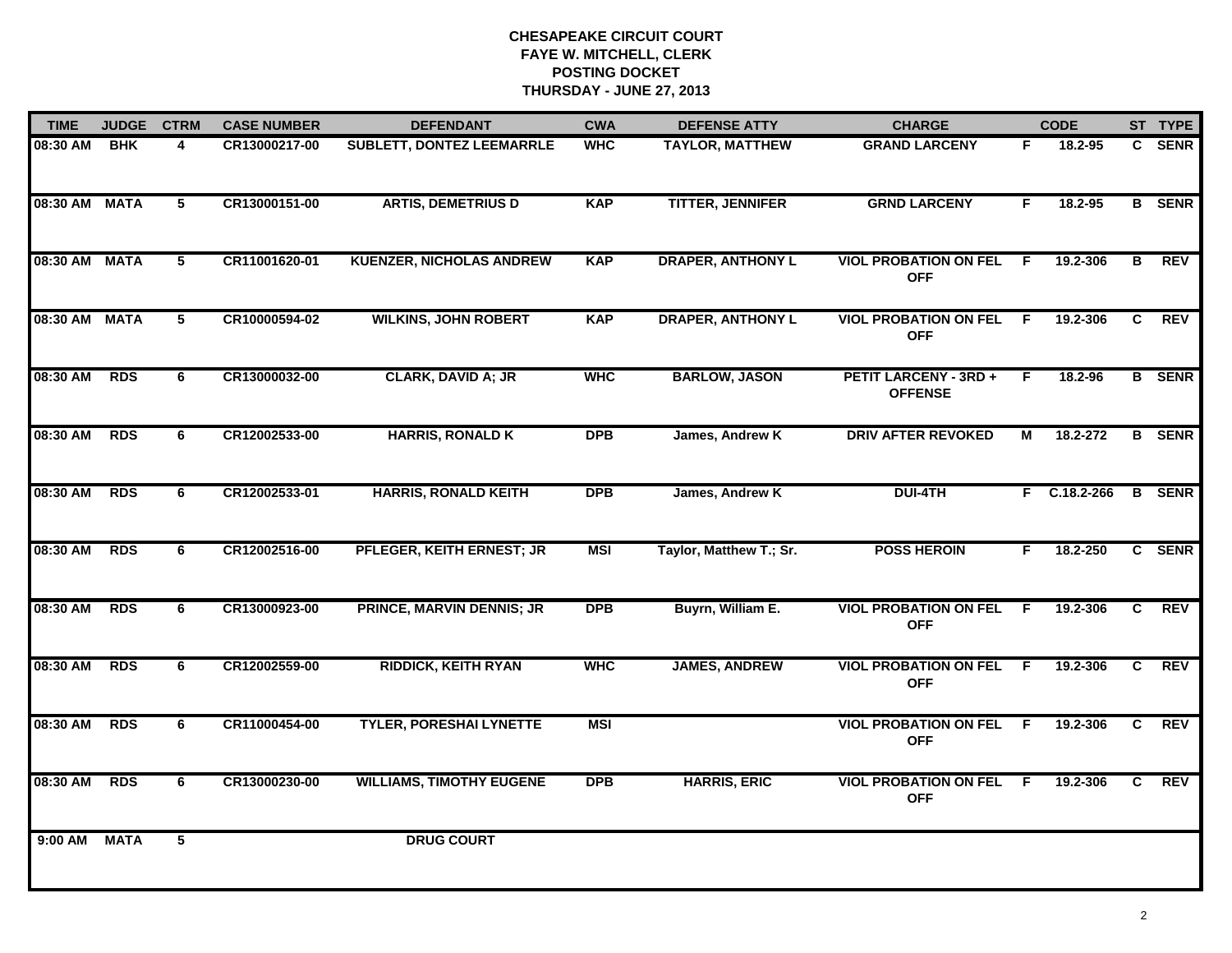| <b>TIME</b> | <b>JUDGE</b> | <b>CTRM</b>    | <b>CASE NUMBER</b> | <b>DEFENDANT</b>                 | <b>CWA</b> | <b>DEFENSE ATTY</b>       | <b>CHARGE</b>                                |     | <b>CODE</b>  |    | ST TYPE     |
|-------------|--------------|----------------|--------------------|----------------------------------|------------|---------------------------|----------------------------------------------|-----|--------------|----|-------------|
| 09:30 AM    | <b>BHK</b>   | $\mathbf{2}$   | CR11001148-02      | <b>BLOUNT, BRION LOUIS</b>       |            |                           | <b>VIOL PROBATION ON FEL</b><br><b>OFF</b>   | F.  | 19.2-306     |    | C ADAT      |
| 09:30 AM    | <b>BHK</b>   | $\overline{2}$ | CR13001119-01      | <b>CHAPMAN, RIANA</b>            | <b>KAR</b> |                           | <b>MALICIOUS WOUNDING</b>                    | F.  | 18.2-51      |    | C ADAT      |
| 09:30 AM    | <b>BHK</b>   | $\overline{2}$ | CR13001119-02      | <b>CHAPMAN, RIANA</b>            | <b>KAR</b> |                           | <b>DRIV NOT REPRT ACC</b><br><b>INJURY</b>   | F.  | 46.2-894     |    | C ADAT      |
| 09:30 AM    | <b>BHK</b>   | $\overline{2}$ | CR11001450-02      | <b>DANIELS, DWAYNE EUGENE</b>    | CRG        |                           | <b>FAIL TO APPEAR;</b><br><b>CONTEMPT</b>    | М   | 18.2-456     |    | C ADAT      |
| 09:30 AM    | <b>BHK</b>   | $\overline{2}$ | CR11001450-00      | <b>DANIELS, DWAYNE EUGENE</b>    | <b>CRG</b> | <b>LABOUNTY, OKSANA V</b> | <b>DAMAGE PROPERTY</b><br>> \$1000.00        | F.  | 18.2-137     |    | C ADAT      |
| 09:30 AM    | <b>BHK</b>   | $\overline{2}$ | CR11002922-01      | <b>FORRY, LAURA CHRISTINE</b>    |            |                           | <b>DISOBEY JUDGEMENT;</b><br><b>CONTEMPT</b> | М   | 18.2-456     |    | <b>ADAT</b> |
| 09:30 AM    | <b>BHK</b>   | $\overline{2}$ | CR11003037-01      | <b>HALL, THERESA SUZANNE</b>     |            |                           | VIOL GOOD BEHAV ON FEL F<br><b>OFF</b>       |     | 19.2-306     |    | <b>ADAT</b> |
| 09:30 AM    | <b>BHK</b>   | $2^{\circ}$    | CR13001342-00      | <b>JAMES, ULYSSES JAY</b>        |            |                           | <b>VIOL PROBATION ON FEL</b><br><b>OFF</b>   | E   | 19.2-306     |    | C ADAT      |
| 09:30 AM    | <b>BHK</b>   | $\overline{2}$ | CR13001153-00      | <b>SIMMONS, BRANDON LAMONT</b>   | <b>CPO</b> | <b>COOPER, WANDA</b>      | <b>POSS COCAINE</b>                          | F.  | 18.2-250     |    | C ADAT      |
| 09:30 AM    | <b>BHK</b>   | $\overline{2}$ | CR13001153-01      | <b>SIMMONS, BRANDON LAMONT</b>   | <b>CPO</b> | <b>COOPER, WANDA</b>      | <b>FAIL TO APPEAR;</b><br><b>CONTEMPT</b>    | М   | 18.2-456     |    | C ADAT      |
| 09:30 AM    | <b>BHK</b>   | $\mathbf{2}$   | CR13001102-00      | <b>SOREY, CAROLINA MARIE</b>     |            |                           | <b>VIOL PROBATION ON FEL</b><br><b>OFF</b>   | - F | 19.2-306     |    | C ADAT      |
| 09:30 AM    | <b>BHK</b>   | $\overline{2}$ | CR12001774-01      | <b>WRIGHT, LINWOOD CARLENDIS</b> |            |                           | <b>VIOL PROBATION ON FEL</b><br><b>OFF</b>   | -F  | 19.2-306     |    | C ADAT      |
| 09:30 AM    | <b>BHK</b>   | $\overline{2}$ | CR13000447-00      | <b>WRIGHT, RYAN LEANDREW</b>     | <b>AEJ</b> | <b>TITTER, JENNIFER</b>   | DRUGS: POSSESS SCHIOR F<br>Ш                 |     | $18.2 - 250$ | C. | <b>WC</b>   |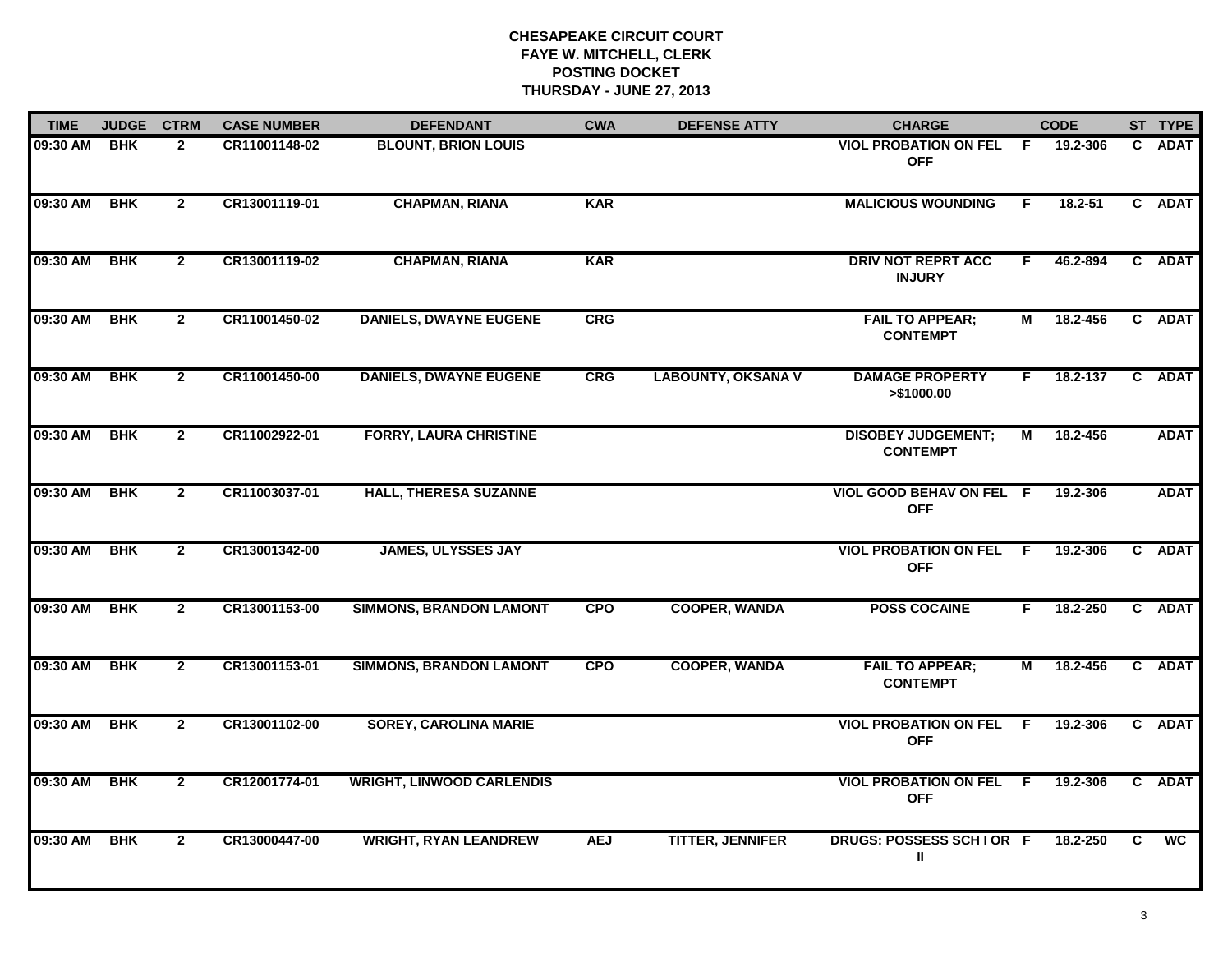| <b>TIME</b> | <b>JUDGE</b> | <b>CTRM</b>    | <b>CASE NUMBER</b> | <b>DEFENDANT</b>                | <b>CWA</b> | <b>DEFENSE ATTY</b>         | <b>CHARGE</b>                                       |    | <b>CODE</b>          |              | ST TYPE       |
|-------------|--------------|----------------|--------------------|---------------------------------|------------|-----------------------------|-----------------------------------------------------|----|----------------------|--------------|---------------|
| 09:30 AM    | <b>BHK</b>   | $\overline{2}$ | CR13001374-00      | YOUNG, WILLIAM CHARLES          |            |                             | <b>VIOL PROBATION ON FEL</b><br><b>OFF</b>          | F  | 19.2-306             | C.           | <b>ADAT</b>   |
| 10:00 AM    | <b>JWB</b>   | $\mathbf{3}$   | CR13001077-00      | <b>DENT, JAMES EARL; JR</b>     | <b>WHC</b> | Larsen, Gregory S.          | <b>CONSPIRE TO EMBEZZLE</b><br><b>MECHAND</b>       | E  | 18.2-111             |              | <b>B</b> PLEA |
| 10:00 AM    | <b>JWB</b>   | 3              | CR13001077-01      | <b>DENT, JAMES EARL; JR</b>     | <b>WHC</b> | Larsen, Gregory S.          | <b>EMBEZLEMENT</b>                                  | F. | 18.2-111             |              | <b>B</b> PLEA |
| 10:00 AM    | <b>JWB</b>   | $\mathbf{3}$   | CR13001175-00      | <b>GARNES, CALEB A</b>          | <b>KAP</b> | <b>PASS, STEPHANIE</b>      | <b>GRAND LARCENY</b>                                | F  | 18.2-95              |              | <b>B</b> PLEA |
| 10:00 AM    | <b>JWB</b>   | $\overline{3}$ | CR13001176-00      | HILDEBRAND, ASPEN NOELLE        | <b>AHM</b> | <b>RATAJCZAK, RICHARD W</b> | <b>GRAND LARCENY</b>                                | F  | 18.2-95              |              | <b>B</b> PLEA |
| 10:00 AM    | <b>JWB</b>   | 3              | CR13001176-01      | <b>HILDEBRAND, ASPEN NOELLE</b> | <b>AHM</b> | <b>RATAJCZAK, RICHARD W</b> | STLN PRPRTY: INT TO SELL F 18.2-108.01<br>$>= $200$ |    |                      | B            | <b>PLEA</b>   |
| 10:00 AM    | <b>JWB</b>   | $\overline{3}$ | CR13001176-02      | HILDEBRAND, ASPEN NOELLE        | <b>AHM</b> | <b>RATAJCZAK, RICHARD W</b> | <b>OBTAIN BY FLASE</b><br><b>PRETENSE</b>           | F. | 18.2-178             |              | <b>B</b> PLEA |
| 10:00 AM    | <b>JWB</b>   | $\mathbf{3}$   | CR13000852-00      | <b>MARTIN, SHANNON ANTONIO</b>  | <b>WHC</b> | <b>ANDREWS, MARK A</b>      | <b>STATUTORY BURGLARY</b>                           | F  | 18.2-91              |              | C PLEA        |
| 10:00 AM    | <b>JWB</b>   | $\mathbf{3}$   | CR13000852-01      | <b>MARTIN, SHANNON ANTONIO</b>  | <b>WHC</b> | <b>ANDREWS, MARK A</b>      | <b>POSSESS BURGLARIOUS</b><br><b>TOOLS</b>          | -F | 18.2-94              |              | C PLEA        |
| 10:00 AM    | <b>JWB</b>   | $\mathbf{3}$   | CR13000852-02      | <b>MARTIN, SHANNON ANTONIO</b>  | <b>WHC</b> | <b>ANDREWS, MARK</b>        | <b>GRAND LARCENY</b>                                | F. | 18.2-95              |              | C PLEA        |
| 10:00 AM    | <b>JWB</b>   | $\overline{3}$ | CR13000852-03      | <b>MARTIN, SHANNON ANTONIO</b>  | <b>WHC</b> | <b>ANDREWS, MARK A</b>      | <b>LARCENY OF \$200 W/I</b><br><b>SELL/DIST</b>     |    | F 18.2-108.01 C PLEA |              |               |
| 10:00 AM    | <b>JWB</b>   | 3              | CR13000852-04      | <b>MARTIN, SHANNON ANTONIO</b>  | <b>WHC</b> | <b>ANDREWS, MARK A</b>      | <b>CONSPIRE/COMMIT STAT</b><br><b>BURGLARY</b>      | E  | 18.2-91              |              | C PLEA        |
| 10:00 AM    | <b>JWB</b>   | $\mathbf{3}$   | CR13000852-05      | <b>MARTIN, SHANNON ANTONIO</b>  | <b>WHC</b> | <b>ANDREWS, MARK A</b>      | POSSESS SCH I OR II CONTR F<br><b>SUB</b>           |    | 18.2-250             | $\mathbf{c}$ | <b>PLEA</b>   |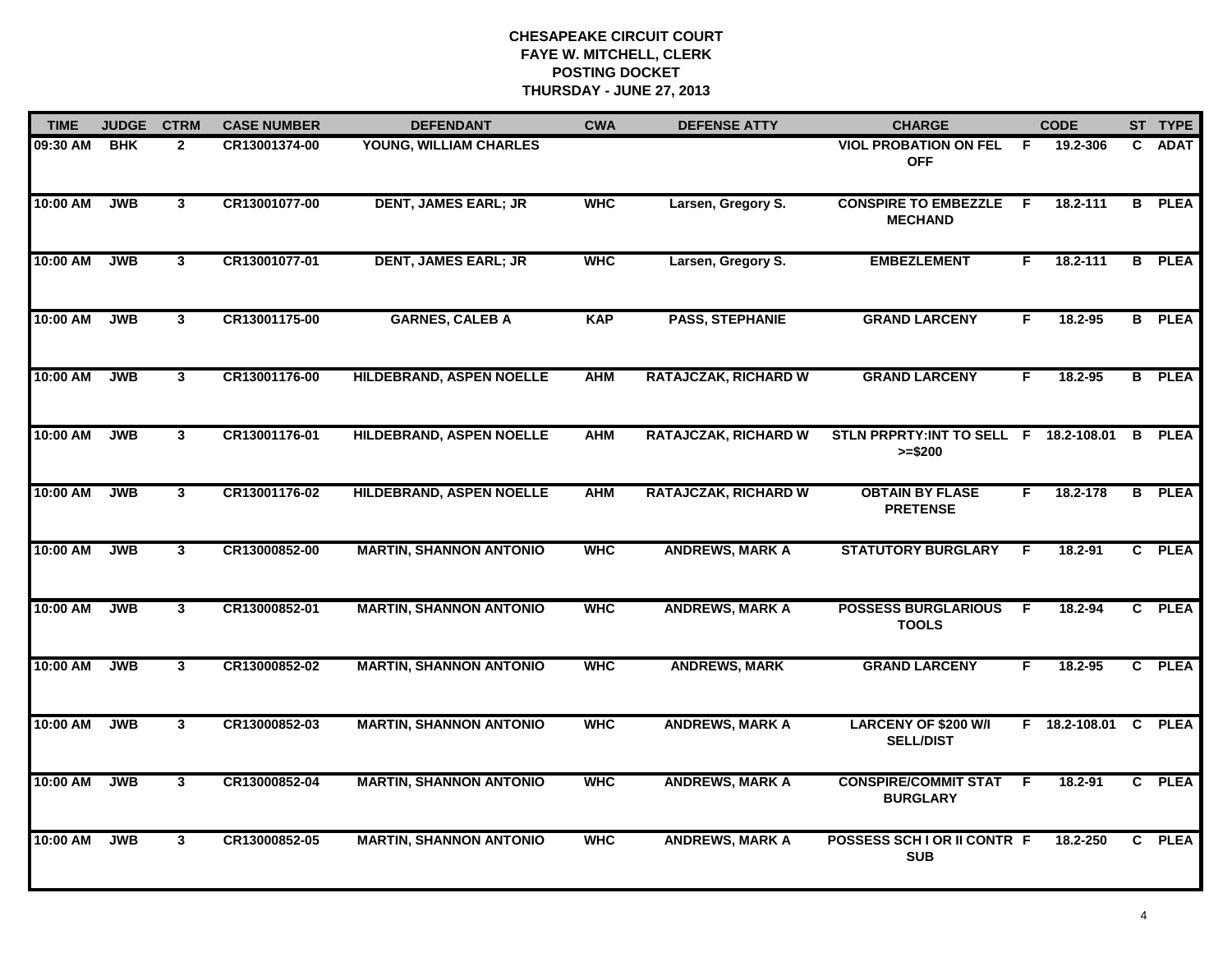| <b>TIME</b>   | <b>JUDGE</b> | <b>CTRM</b>    | <b>CASE NUMBER</b> | <b>DEFENDANT</b>                | <b>CWA</b>  | <b>DEFENSE ATTY</b>           | <b>CHARGE</b>                                   |    | <b>CODE</b>   |              | ST TYPE       |
|---------------|--------------|----------------|--------------------|---------------------------------|-------------|-------------------------------|-------------------------------------------------|----|---------------|--------------|---------------|
| 10:00 AM      | <b>JWB</b>   | 3              | CR13000852-06      | <b>MARTIN, SHANNON ANTONIO</b>  | <b>WHC</b>  | <b>ANDREWS, MARK A</b>        | <b>STATUTORY BURGLARY</b>                       | F. | 18.2-91       | $\mathbf{c}$ | <b>PLEA</b>   |
| 10:00 AM      | <b>JWB</b>   | $\mathbf{3}$   | CR13000852-07      | <b>MARTIN, SHANNON ANTONIO</b>  | <b>WHC</b>  | <b>ANDREWS, MARK A</b>        | <b>GRAND LARCENY</b>                            | F. | 18.2-95       |              | C PLEA        |
| 10:00 AM      | <b>JWB</b>   | $\mathbf{3}$   | CR13000852-08      | <b>MARTIN, SHANNON ANTONIO</b>  | <b>WHC</b>  | <b>ANDREWS, MARK A</b>        | <b>LARCENY OF \$200 W/I</b><br><b>SELL/DIST</b> |    | F 18.2-108.01 | $\mathbf{c}$ | <b>PLEA</b>   |
| 10:00 AM      | <b>JWB</b>   | 3              | CR13000852-09      | <b>MARTIN, SHANNON ANTONIO</b>  | <b>WHC</b>  | <b>ANDREWS, MARK A</b>        | <b>CONSPIRE/COMMIT STAT</b><br><b>BURGLARY</b>  | F  | 18.2-91       |              | C PLEA        |
| 10:00 AM      | <b>JWB</b>   | 3 <sup>1</sup> | CR13001079-00      | <b>PROVOST, RICHARD</b>         | <b>WHC</b>  | <b>TITTER, JENNIFER</b>       | <b>FORGE CHECK</b>                              | F. | 18.2-172      |              | <b>B</b> PLEA |
| 10:00 AM      | <b>JWB</b>   | $\mathbf{3}$   | CR13001079-01      | <b>PROVOST, RICHARD</b>         | <b>WHC</b>  | <b>TITTER, JENNIFER</b>       | <b>UTTER FORGED CHECK</b>                       | F  | 18.2-172      | B            | <b>PLEA</b>   |
| 10:00 AM      | <b>JWB</b>   | $\mathbf{3}$   | CR13001079-02      | <b>PROVOST, RICHARD</b>         | <b>WHC</b>  | <b>TITTER, JENNIFER</b>       | <b>ATT OBTAIN MONEY</b><br><b>FALSELY</b>       | F. | 18.2-178      |              | <b>B</b> PLEA |
| 10:00 AM      | <b>JWB</b>   | $\mathbf{3}$   | CR13001079-03      | <b>PROVOST, RICHARD</b>         | <b>WHC</b>  | <b>TITTER, JENNIFER</b>       | <b>PETIT LARCENY - 3RD</b><br><b>OFFENSE</b>    | F. | 18.2-104      |              | <b>B</b> PLEA |
| 10:00 AM      | <b>JWB</b>   | 3              | CR13001000-00      | <b>RICHARDSON, EDWIN JEROME</b> | <b>AHM</b>  | <b>JONES, M COLSTON</b>       | <b>GRAND LARCENY OF A</b><br><b>MOTOR VEH</b>   | F  | 18.2-95       |              | <b>B</b> TRYL |
| 10:00 AM      | <b>JWB</b>   | 3 <sup>1</sup> | CR13001000-01      | <b>RICHARDSON, EDWIN JEROME</b> | <b>AHM</b>  | <b>JONES, M COLSTON</b>       | <b>ENTER VEHICLE/SET IN</b><br><b>MOTION</b>    | М  | 18.2-147      |              | <b>B</b> TRYL |
| 10:00 AM      | <b>JWB</b>   | $\mathbf{3}$   | CR09002710-00      | <b>WARREN, LAKRISHA SHANEA</b>  | <b>NONE</b> | <b>REVELEY, H KENNETH; JR</b> | <b>PETIT LARCENY</b>                            | М  | 18.2-96       | В            | cc            |
| 10:00 AM MATA |              | 5              | CR13000900-00      | <b>BROWN, ANTHONY JAMISON</b>   | <b>KAR</b>  | <b>TITTER, JENNIFER</b>       | <b>ROBBERY IN A RESIDENCE F</b>                 |    | 18.2-58       | C            | C             |
| 10:00 AM MATA |              | 5              | CR13001264-00      | <b>COAKLEY, MICHAEL C</b>       | <b>KAR</b>  | <b>LUMABAN, ROMEO G</b>       | <b>UNLAWFUL WOUNDING</b>                        | F  | 18.2-51       |              | <b>B</b> BOND |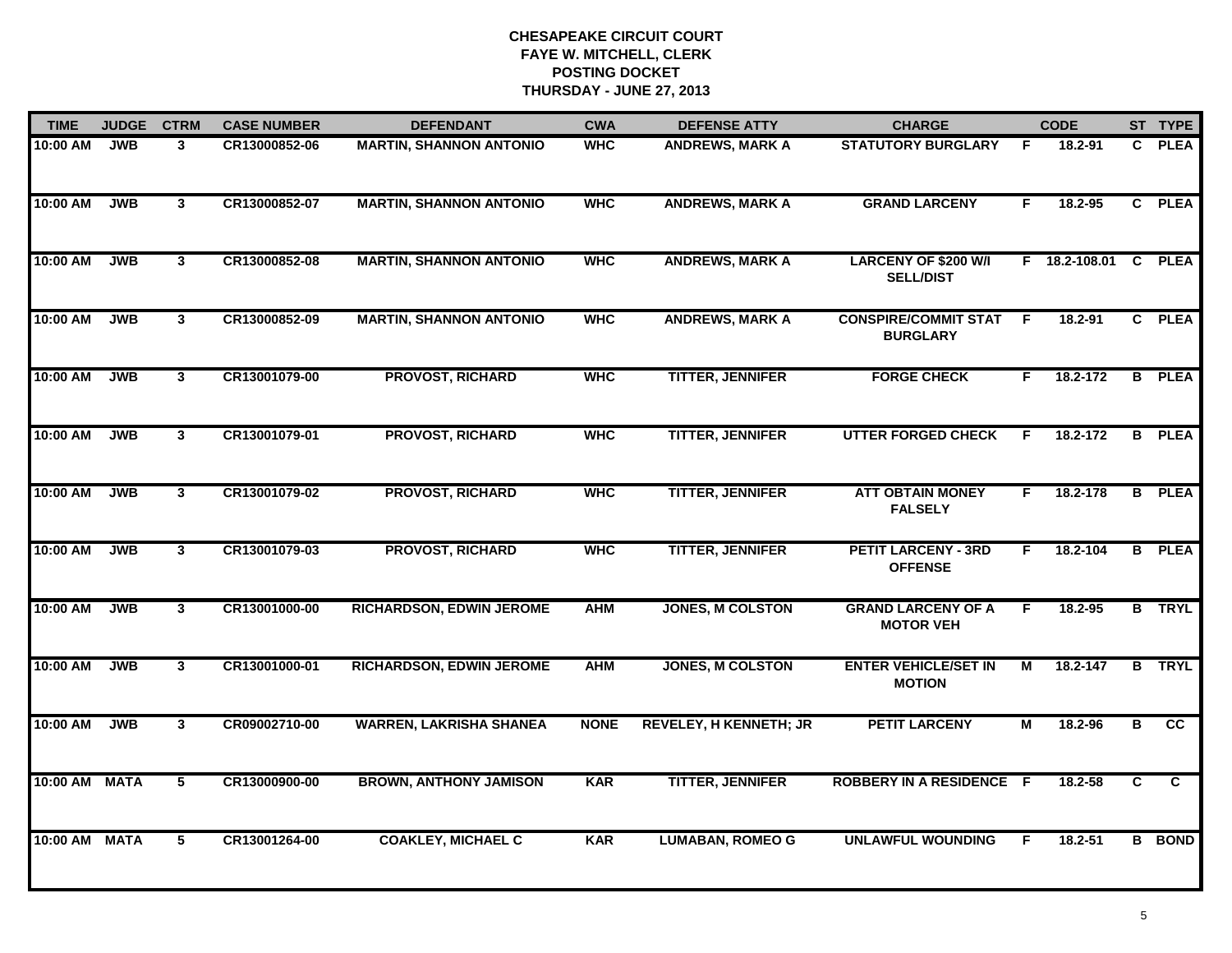| <b>TIME</b>   | <b>JUDGE</b> | <b>CTRM</b> | <b>CASE NUMBER</b> | <b>DEFENDANT</b>                 | <b>CWA</b> | <b>DEFENSE ATTY</b>       | <b>CHARGE</b>                                  |    | <b>CODE</b> |    | ST TYPE       |
|---------------|--------------|-------------|--------------------|----------------------------------|------------|---------------------------|------------------------------------------------|----|-------------|----|---------------|
| 10:00 AM MATA |              | 5           | CR13001264-01      | <b>COAKLEY, MICHAEL CHARON</b>   | <b>KAR</b> | <b>LUMABAN, ROMEO G</b>   | <b>MALICIOUS WOUNDING</b>                      | F  | 18.2-51     | C. | <b>BOND</b>   |
| 10:00 AM MATA |              | 5           | CR13001264-02      | <b>COAKLEY, MICHAEL CHARON</b>   | <b>KAR</b> | <b>LUMABAN, ROMEO G</b>   | <b>USE FIREARM IN FELONY</b><br><b>1ST OFF</b> | F. | 18.2-53.1   | C. | <b>BOND</b>   |
| 10:00 AM MATA |              | 5           | CR13000641-00      | <b>CUFFEE, TERRENCE LAMONT</b>   | <b>ASA</b> | <b>HOLDER, W JOSHUA</b>   | <b>EMBEZZLEMENT</b>                            | F  | 18.2-111    | B  | <b>PLEA</b>   |
| 10:00 AM MATA |              | 5           | CR10000923-01      | <b>DIXON, DAVID MICHAEL; JR</b>  | <b>ASA</b> | Kowalsky, Robert E.; Jr.  | <b>VIOL PROBATION ON FEL</b><br><b>OFF</b>     | F. | 19.2-306    |    | C BOND        |
| 10:00 AM MATA |              | 5           | CR13000067-00      | <b>OLAH, CHARLES J; JR</b>       | <b>MSI</b> | <b>BARLOW, JASON</b>      | <b>CREDIT CARD LARCENY</b>                     | E  | 18.2-192    |    | <b>B</b> TRYL |
| 10:00 AM MATA |              | 5           | CR13000067-01      | <b>OLAH, CHARLES J; JR</b>       | <b>MSI</b> | <b>BARLOW, JASON</b>      | <b>UNAUTHORIZED USE AUTO F</b>                 |    | 46.2-390    |    | <b>B</b> TRYL |
| 10:00 AM MATA |              | 5           | CR13000067-02      | <b>OLAH, CHARLES J; JR</b>       | <b>MSI</b> | <b>BARLOW, JASON</b>      | <b>DAMAGE PROP W/INTENT</b>                    | -F | 18.2-137    |    | <b>B</b> TRYL |
| 10:00 AM MATA |              | 5           | CR13000216-00      | <b>ROOP, MICHAEL</b>             | <b>MSI</b> | <b>RATAJCZAK, RICHARD</b> | <b>POSSESS HEROIN</b>                          | F  | 18.2-250    |    | <b>B</b> PLEA |
| 10:00 AM MATA |              | 5           | CR13000936-00      | <b>WOODARD, JACQUOLYN LOUISE</b> | <b>ASA</b> | <b>WENTWORTH, RACHEL</b>  | POSS SCH I OR II CONTR<br><b>SUB</b>           | F  | 18.2-250    |    | <b>B</b> PLEA |
| 10:00 AM MATA |              | 5           | CR13001335-00      | <b>WOODARD, JACQUOLYN LOUISE</b> | <b>ASA</b> | <b>WENTWORTH, RACHEL</b>  | POSS OF MARIJUANA 1ST<br><b>OFF</b>            | М  | 18.2-250.1  | B  | <b>PLEA</b>   |
| 10:00 AM      | <b>RDS</b>   | 6           | CR13001032-00      | <b>COBB, SHAUNA LYNNETTE</b>     | <b>AEJ</b> | <b>Cronin, Eric T</b>     | POSS SCH I OR II CONTR<br><b>SUB</b>           | F. | 18.2-250    |    | <b>B</b> TRYL |
| 10:00 AM      | <b>RDS</b>   | 6           | CR13001032-00      | <b>COBB, SHAUNA LYNNETTE</b>     | <b>AEJ</b> | <b>Cronin, Eric T</b>     | POSS SCH I OR II CONTR<br><b>SUB</b>           | F  | 18.2-250    | B  | SUP           |
| 10:00 AM      | <b>RDS</b>   | 6           | CR13001032-01      | <b>COBB, SHAUNA LYNNETTE</b>     | <b>AEJ</b> | Cronin, Eric T            | <b>POSS SCH I OR II CONTR</b><br><b>SUB</b>    | F  | 18.2-250    |    | <b>B</b> TRYL |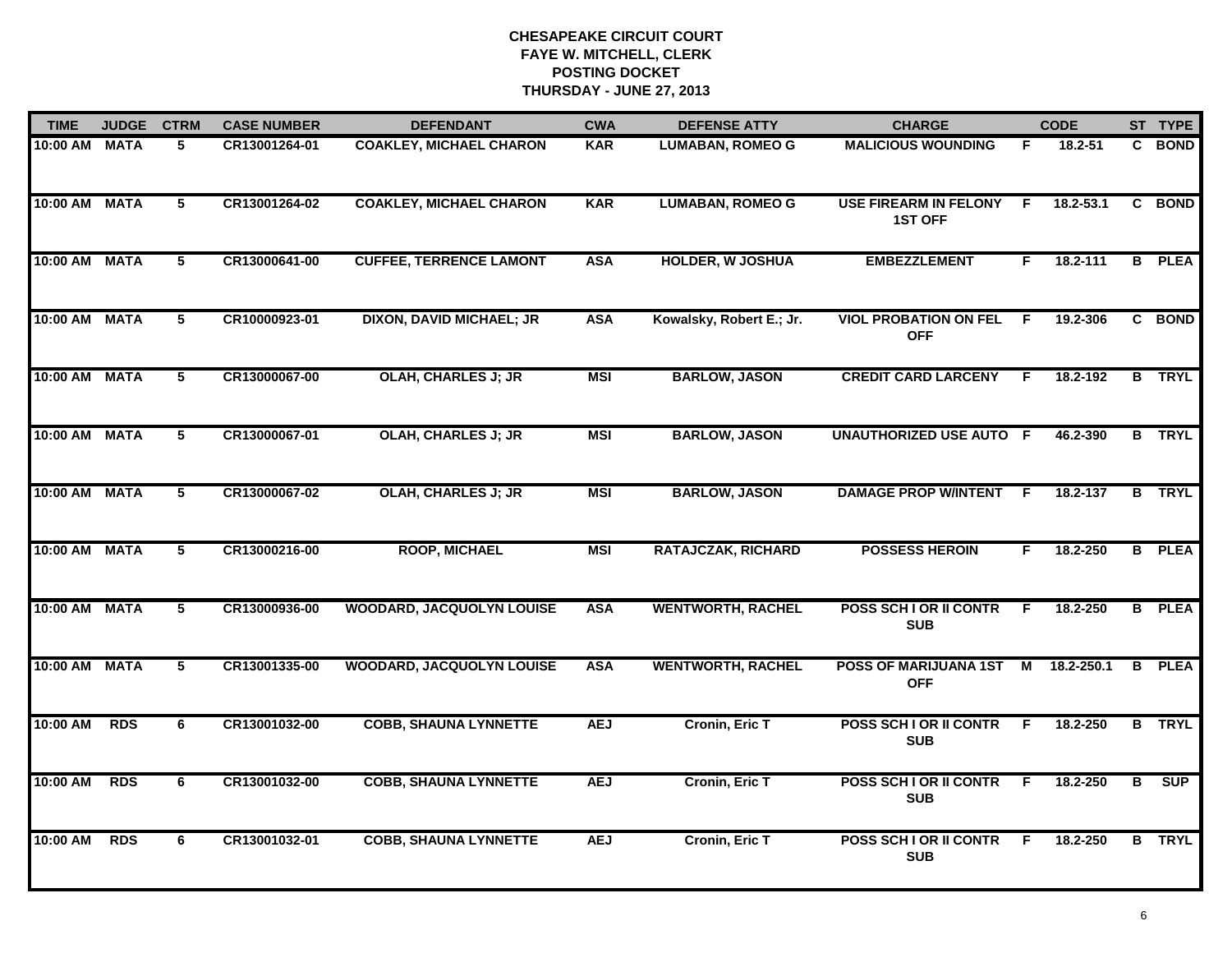| <b>TIME</b> | <b>JUDGE</b> | <b>CTRM</b> | <b>CASE NUMBER</b> | <b>DEFENDANT</b>                | <b>CWA</b> | <b>DEFENSE ATTY</b>                               | <b>CHARGE</b>                                  |    | <b>CODE</b> | <b>ST</b> | <b>TYPE</b> |
|-------------|--------------|-------------|--------------------|---------------------------------|------------|---------------------------------------------------|------------------------------------------------|----|-------------|-----------|-------------|
| 10:00 AM    | <b>RDS</b>   | 6           | CR13001032-01      | <b>COBB, SHAUNA LYNNETTE</b>    | <b>AEJ</b> | Cronin, Eric T                                    | <b>POSS SCH LOR II CONTR</b><br><b>SUB</b>     | E  | 18.2-250    | B         | <b>SUP</b>  |
| 10:00 AM    | <b>RDS</b>   | 6.          | CR13000108-00      | <b>MOORE, ROYAL JAY</b>         | <b>AEJ</b> | <b>CRONIN, ERIC</b>                               | <b>PRISONER POSS MARIJ/</b><br><b>SCH III</b>  | F. | 53.1-203    |           | C BOND      |
| 10:00 AM    | <b>RDS</b>   | 6           | CR13000365-00      | <b>WASHINGTON, MALIK</b>        | <b>AEJ</b> | <b>HARMON, HARRY DENNIS; JR</b>                   | <b>POSS COCAINE</b>                            | F. | 18.2-248    | B         | <b>TRYL</b> |
| 10:00 AM    | <b>RDS</b>   | 6           | CR13000365-01      | <b>WASHINGTON, MALIK</b>        | <b>AEJ</b> | <b>HARMON, HARRY DENNIS; JR</b>                   | <b>POSS OF CONTROLLED</b><br><b>SUBSTANCE</b>  | F. | 18.2-250    | B.        | <b>TRYL</b> |
| 10:00 AM    | <b>RDS</b>   | 6.          | CR13000365-02      | <b>WASHINGTON, MALIK</b>        | <b>AEJ</b> | <b>HARMON, HARRY DENNIS; JR</b>                   | <b>ASSLT: ON LAW ENF/DOC</b><br><b>PERSON</b>  | F. | $18.2 - 57$ | B         | <b>TRYL</b> |
| 10:00 AM    | <b>RDS</b>   | 6.          | CR13000365-03      | <b>WASHINGTON, MALIK</b>        | <b>AEJ</b> | HARMON, HARRY DENNIS; JR POSS MARIJUANA 1ST OFF M |                                                |    | 18.2-250.1  | в         | <b>TRYL</b> |
| 10:00 AM    | <b>RDS</b>   | 6           | CR13000365-04      | <b>WASHINGTON, MALIK</b>        | <b>AEJ</b> | <b>HARMON, HARRY DENNIS; JR</b>                   | <b>OBSTRUCT JUSTICE</b><br><b>THREAT/FORCE</b> | М  | 18.2-460    | B.        | <b>TRYL</b> |
| 10:00 AM    | <b>RDS</b>   | 6           | CR13000365-05      | <b>WASHINGTON, MALIK RASHAD</b> | <b>AEJ</b> | <b>HARMON, HARRY DENNIS; JR</b>                   | <b>DISOBEY JUDGEMENT:</b><br><b>CONTEMPT</b>   | М  | 18.2-456    | C.        | <b>CAP</b>  |